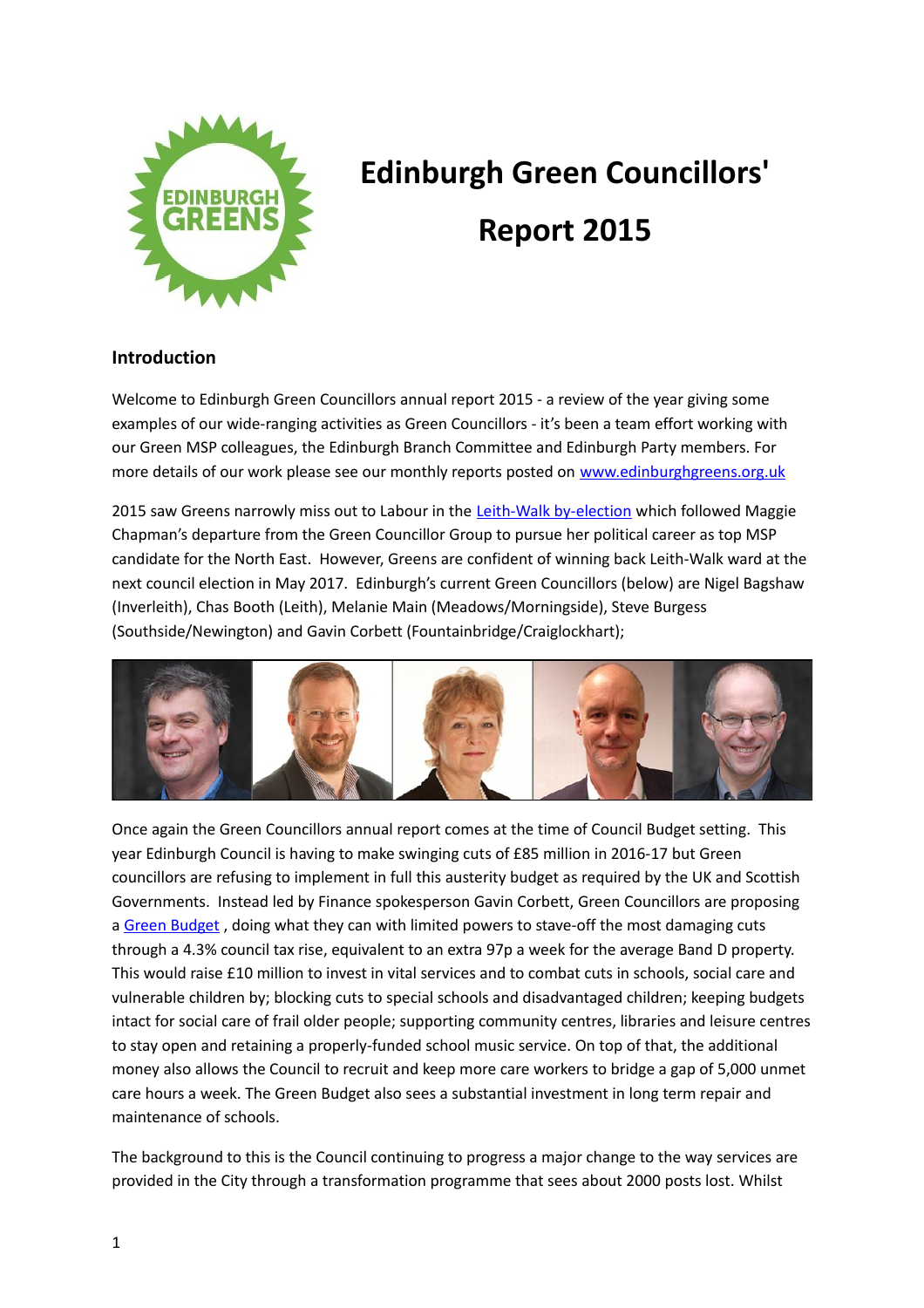Green Cllr Gavin Corbett has challenged the ruling coalition to stick to their election pledge of no [compulsory redundancies,](http://www.edinburghgreens.org.uk/site/news/redundancy-news/) it looks increasing like this won't hold given the extent of the job losses concerned.

2015 started with Gavin Corbett relating the bizarre scandal of the Council giving away a valuable common good asset - [Parliament House,](http://www.edinburghgreens.org.uk/site/blog/parliament-house-forward/) now read on...

# **Standing up for communities and neighbourhoods**



There are dozens of projects that Green councillors are involved in our wards that improve communities and neighbourhoods – from parks and green spaces to local shops, from road safety to local schools and from local planning decisions to community events but in addition much of our work is trying to get the best outcome for residents is at City-wide level through policy making...

In May 2015, Green Planning spokesperson Nigel Bagshaw rejected the proposed Local Development Plan for Edinburgh, the key document that guides development in the City but which supported building unsustainable suburban estates on greenfield sites. Instead he proposed a Greener [alternative.](http://www.edinburghgreens.org.uk/site/blog/ldp-may-2015/) Later in the year Nigel again argued that the key document to oversee growth of the Edinburgh City Region to 2037 needed to be sent back to the drawing board. Greens stated the [Strategic Development Plan Main Issues Report](http://www.edinburghgreens.org.uk/site/news/sesplan-mir/)

(SESPlan MIR) was based on a level of growth in the region far beyond anything in the recent past, with 135,000 new homes proposed, and also failed to focus on specific shortfalls in affordable housing and on the business needs of a low carbon economy.

In May, Green Education spokesperson Melanie Main proposed that the City Council's Education Committee should increase the number of [parent representatives](http://www.edinburghgreens.org.uk/site/blog/parent-voice/) from one to two but was rebuffed by Labour's Education Convenor.The following month Mel was in the Evening News outlining how the [yawning attainment gulf](http://www.edinburghnews.scotsman.com/news/opinion/melanie-main-plenty-of-ways-to-level-playing-field-1-3816631) between those children and young people from the most disadvantaged backgrounds and their peers can be tackled.

Also in May, Green Housing spokesperson Steve Burgess won backing from the whole Council for Shelter Scotland's [Make Renting Right](http://www.edinburghgreens.org.uk/site/blog/make-renting-right/) campaign. In an Evening News column, Steve argued for a [shake-up of housing policy](http://www.edinburghnews.scotsman.com/news/opinion/steve-burgess-we-need-radical-ideas-to-build-on-1-3880826) as house prices and rents soar in the Capital.

Green Environment spokesperson Chas Booth brought a successful proposal to the City Council's Environment committee in October to ensure that the Council tries to identify effective and less costly alternatives to the [weed-killer glyphosate](http://www.edinburghgreens.org.uk/site/blog/glyphosate/) a suspected carcinogen. Chas wasn't so successful earlier in the year when he tried to get more movement on [dog fouling.](http://www.edinburghgreens.org.uk/site/blog/dog-fouling/)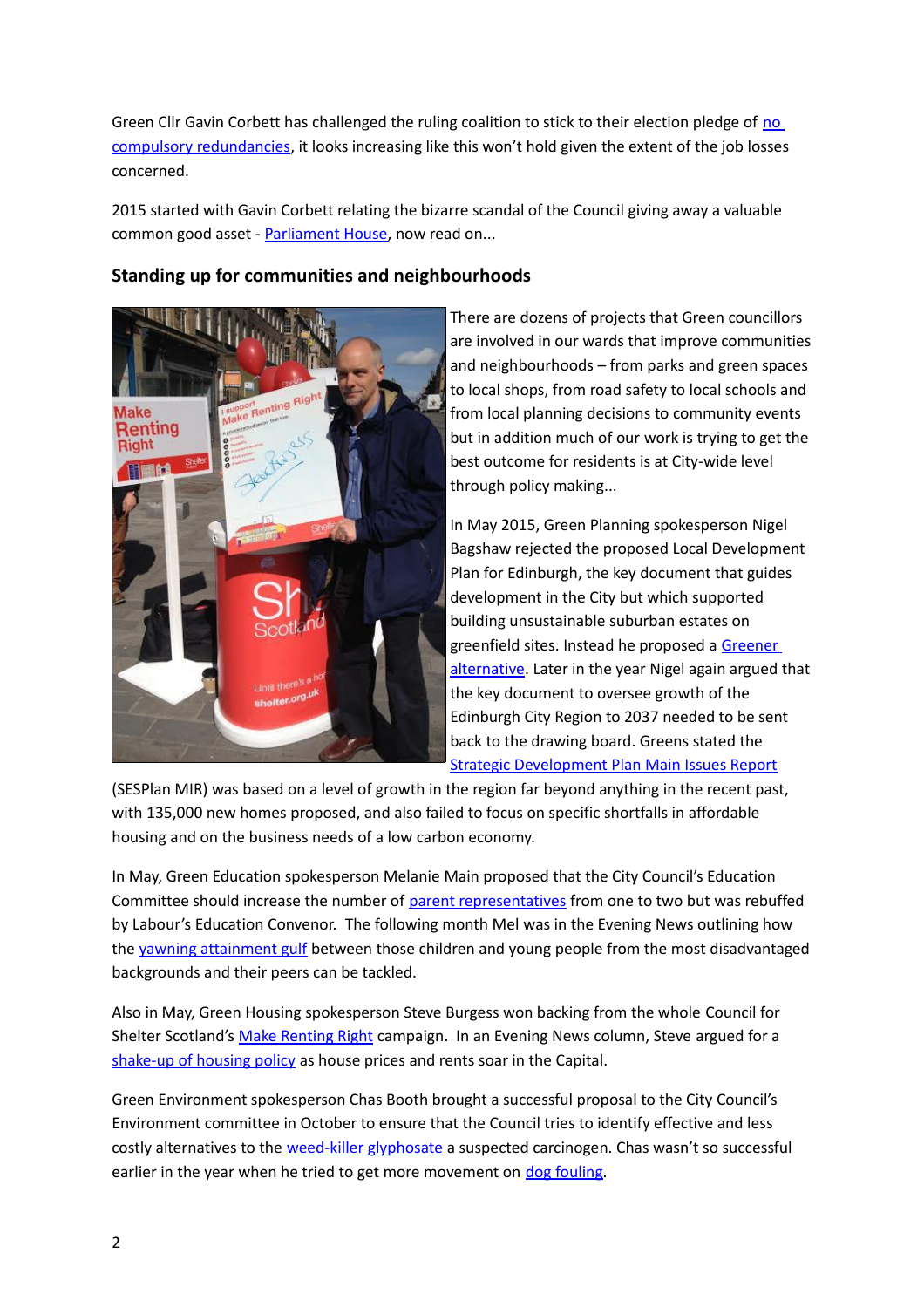In November Gavin Corbett made a bid to reject controversial cuts to lunchtime school lollipop [crossings](http://www.edinburghgreens.org.uk/site/news/lollipop-crossings/) but knocked back by the council's Finance committee. Thankfully two months later the ruling Labour/SNP Coaltion saw Green sense and changed their minds.

#### **Expanding Public Participation**

One of the Green Councillors' ongoing themes has been supporting the way the Council is opened up, to ensure that decisions are made more transparently and inclusively.

In the autumn Green Councillor Chas Booth took over the Convenorship of the Petitions Committee and immediately tackled the scandal of tenants in Lorne Street who faced eviction as it looked like their homes were to be sold from under them. Green Councillors gave their support to the residents and [Gavin Corbett](http://www.edinburghgreens.org.uk/site/blog/lorne-street-2/) [blogged](http://www.edinburghgreens.org.uk/site/blog/lorne-street-2/) on the full story.



Melanie Main took up Convenorship of the South Central Neighbourhood Partnership and immediately set about extending Participatory Budgeting for the area with a successful proposal to commit more grant money and roads budget to community decision making to be brought to a PB event later this year.



# **Thinking Global, Acting Local on Climate Change**

Edinburgh has aligned itself to fairly ambitious targets to reduce energy use and carbon emissions by 2020 – Green Cllrs want to ensure that policy and practice matches this commitment, while at the same time showing how energy improvements could reduce bills and create jobs. So again this year we continued to press the Council to meet its duty under the Climate Change Act to reduce carbon pollution that is causing Climate Change.

With Climate talks kicking off in Paris Edinburgh Green Councillors joined thousands of campaigners from all over Scotland in marching through the city. At the time of the Paris talks, Green Group Convenor Steve Burgess used Council Question time to tackle Leader Andrew Burns about the need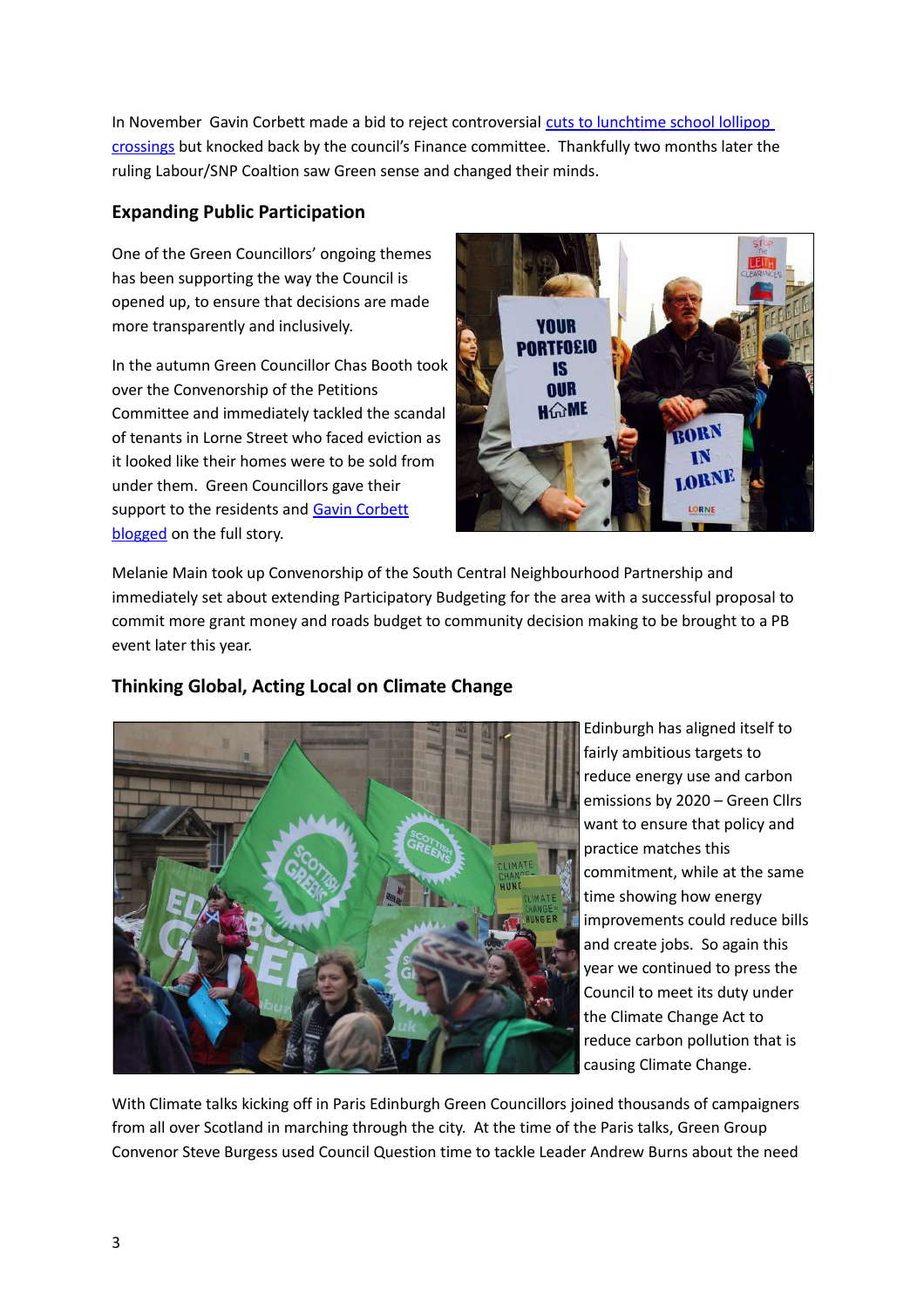for the Council to more actively contribute to reducing climate-changing pollution and ask what he would personally do to achieve this.

In committee, Steve Burgess also challenged the ruling Coaltion over a report that the Council's own climate-changing pollution had risen by 8% in the last year, successfully calling for an urgent report on initiatives to bring pollution down which should come before the Council early this year.

In September Chas Booth saw his efforts supporting [Edinburgh Community Solar](http://www.edinburghgreens.org.uk/site/blog/solar-co-op/) come to fruition when the company was launched. Some Green Cllrs have now bought shares in a commercial company for the first time! Earlier in the year, Chas won Council backing to look at how the Lothians pensions scheme might be able to [divest from exploitation of fossil-fuels.](http://www.edinburghgreens.org.uk/site/blog/pensions-fossil-fuels/)

## **Green Employment**



Earlier in 2015, Chas Booth led a successful call for the Council to officially register its concern about the potential impact of the secretive international ["Transatlantic Trade and Investment Partnership"](http://www.edinburghgreens.org.uk/site/blog/ttip-success/) (TTIP) on jobs and public services being negotiated between the EU and the USA. Concerns included the fact that TTIP could prevent local councils from making procurement choices from local goods providers.

Responding to the proposals for an [Edinburgh Region City Deal](http://www.edinburghgreens.org.uk/site/news/city-deal-greener/) in August, Gavin Corbett welcomed progress but said that a greener future needed to be part of City Deal 'DNA'. Green Councillors were later successful in getting 'sustainable development' included as one of the criteria for Edinburgh's City Deal bid to the UK Government.

Also in the autumn, Green Finance spokesperson Gavin Corbett lamented th[e revival of proposals](http://www.edinburgh.gov.uk/download/meetings/id/48292/item_72_-_transformation_programme_property_and_asset_management_strategy) to [privatise management of council facilities](http://www.edinburghgreens.org.uk/site/blog/ams/) that would have seen the running of offices, depots, schools, libraries, community centres would be handed to the private sector and building-related staff – janitors, cleaners, receptionists, caretakers etc – would be transferred to private providers.

## **A balanced transport system**

Green Councillors Nigel Bagshaw and Chas Booth have been instrumental in the roll-out of 20mph speed limits across most of the Capital which, following a public consultation, is set to take place [from July this year.](http://www.edinburghnews.scotsman.com/news/20mph-speed-limit-gets-green-light-for-edinburgh-1-3994042)

Sadly, in June, despite opposition from Green Cllr Nigel Bagshaw, the Transport committee decided to open up bus